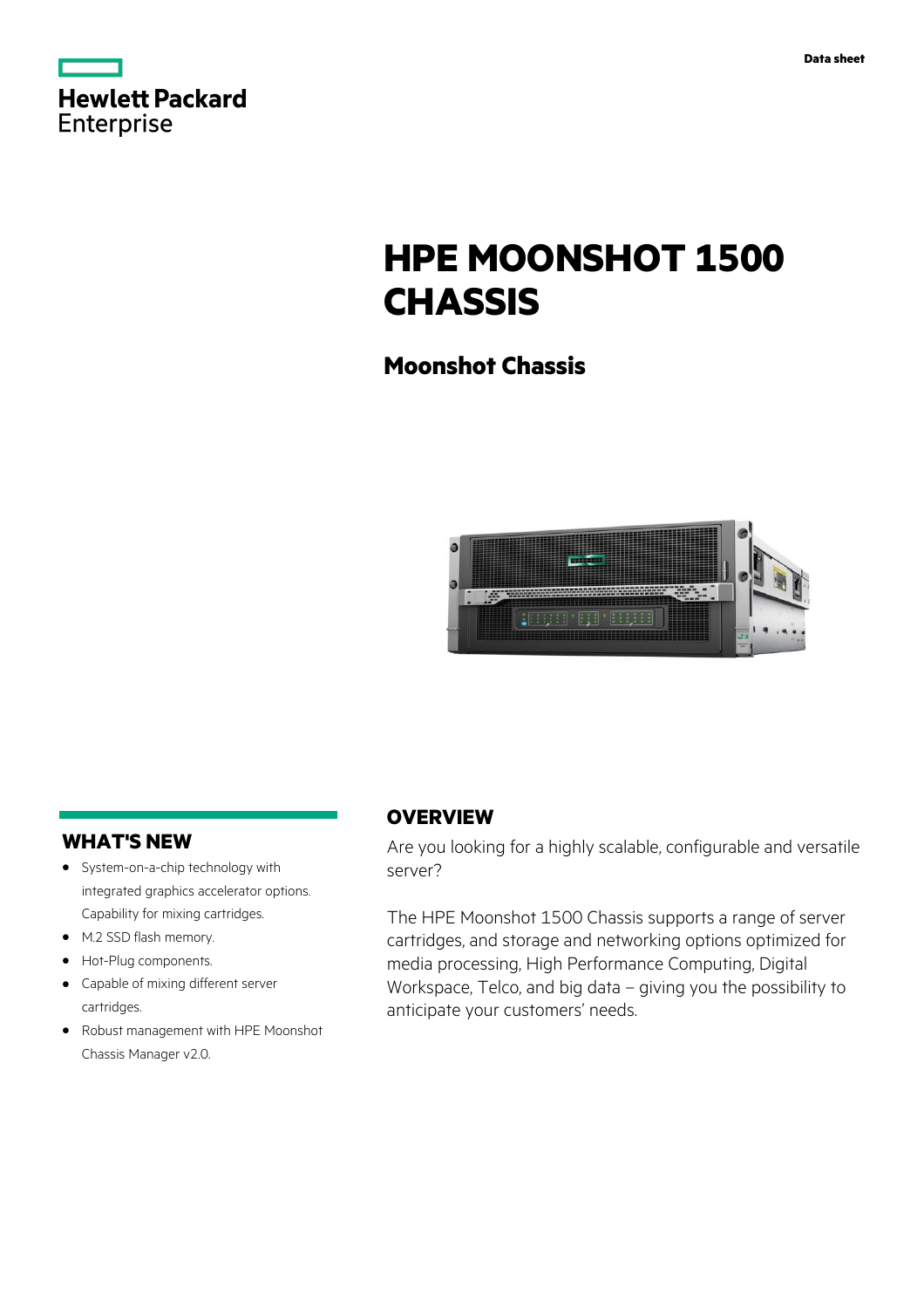### **FEATURES**

#### **Innovative Platform for Specialized Computing Workloads Lets You Thrive**

The HPE Moonshot 1500 Chassis provides a scalable platform to support a range of server blades optimized for specific workloads, which means you get the right platform for your most critical jobs.

Select the compute platform optimized for the task at hand, with room to scale.

Freedom to install solutions for scale-out deployments at lightning speed. When you need to respond to your customers, you can–with faster deployment–in months rather than years.

The chassis is designed to accommodate leading-edge server blade technologies and solutions for business opportunities as yet unimagined.

#### **Space and Energy Efficient for Extreme Scalability with Built-in Reliability**

The HPE Moonshot 1500 Chassis shares components including power, cooling, and management of fabric across server cartridges, enabling them to use less energy, cabling, space, and cost while reducing complexity.

Redundant design hosts 45 individually-serviceable hot-plug server blades and two network switches in a 4.3U chassis form factor.

Contains two switches that connect via radial fabric pathway for network topology utilizing a central Ethernet switch and two uplink modules, each with six ports running at 10 Gb.

Supports five hot-pluggable, dual-rotor fan modules and four hot-pluggable, common slot power supplies.

#### **Save Time with Less Complexity and Greater Manageability**

Each HPE Moonshot 1500 Chassis includes a Chassis Management module that helps aggregate management across all system components.

Power management is provided by a utility that allows the user to select server level power, power on and off, server metering, dynamic power capping, and asset management capabilities.

# **Technical specifications HPE Moonshot 1500 Chassis**

| <b>Tray blanks</b>                   | 45 server blades supported in a Moonshot Chassis                            |
|--------------------------------------|-----------------------------------------------------------------------------|
| <b>Chassis fan</b>                   | Hot-plug redundant standard                                                 |
| <b>Product Dimensions (imperial)</b> | 4.3 U                                                                       |
| Warranty                             | Chassis Warranty includes 3-Year Parts, 3-Year Labor, 3-Year Onsite support |